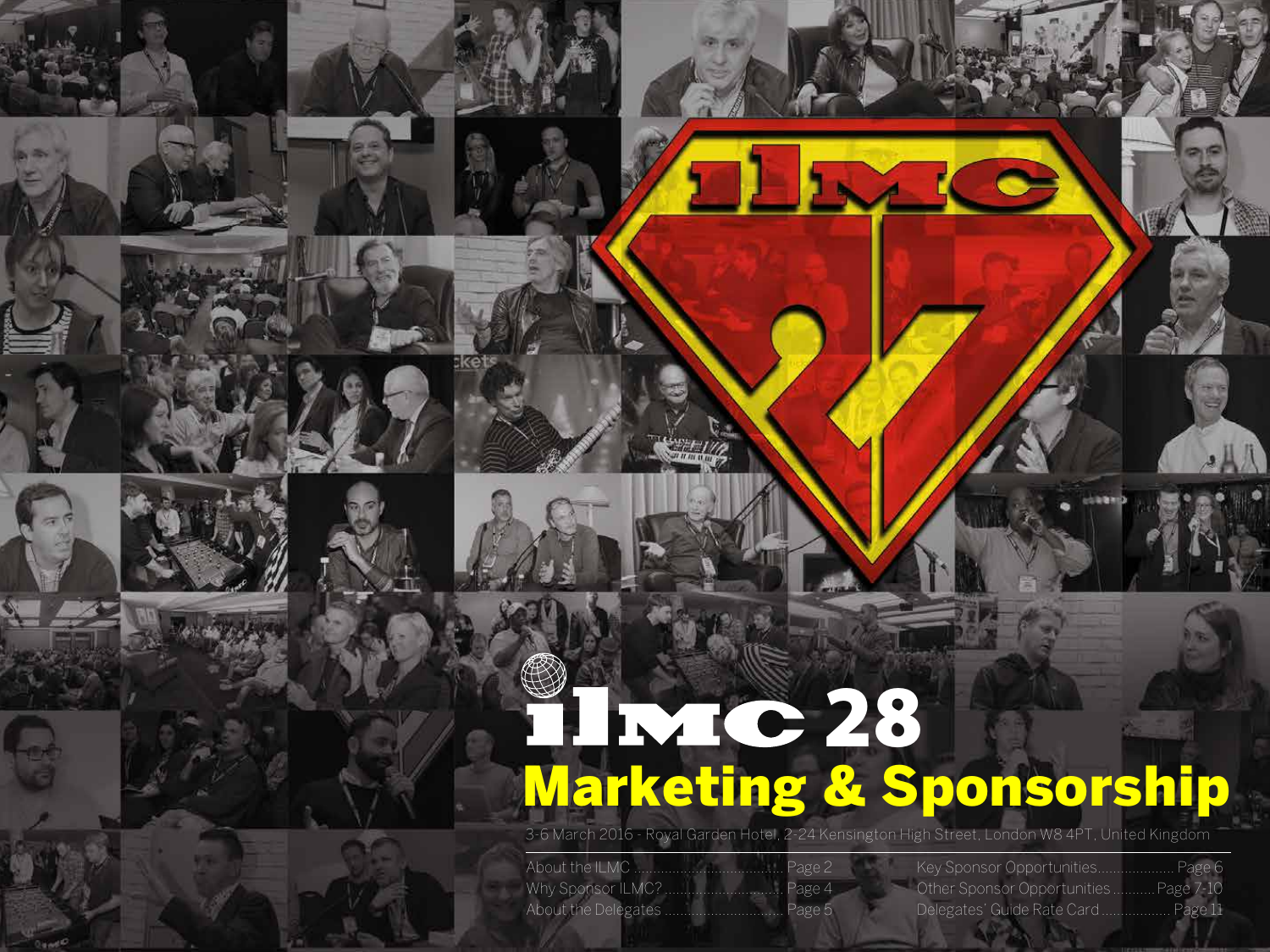

## About the ILMC

- Since the ILMC was established in 1989 it has been the leading meeting point for live music professionals in the world.
- Featuring top-level debate, networking, and unique events, the annual conference sells out its 1,000 capacity in advance each year to delegates from over 60 countries.
- ILMC's invitation-only policy ensures a focussed and relevant event, and wide attendance by industry leaders.
- Every year, 20% of ILMC's delegation is made up of brand new delegates, keeping the event fresh and contemporary
- ILMC has a total membership of 3,500 professionals operating in 80 countries.
- *IQ Magazine* (published inhouse by ILMC), offers year-round discussion, analysis, features and global news; and boasts a global circulation of 20,000.
- ILMC also organizes events including the International Festival Forum (IFF), and the ILMC Production Meeting (IPM), as well as publishing annual reports on the ticketing and production sectors.
- The ILMC attracts professionals from all the main areas of the industry including: promoters, managers, booking agents, venues, festivals, insurance, legal, ticketing and trade media.
- The irreverent, tongue-in-cheek style and annual theming help make the ILMC unique.
- A wide array of on- and off-site events (from poker to our Arthur Awards and Gala Dinner) offer additional networking opportunities.
- The ILMC Gala Dinner includes the live music industry's equivalent of the Oscars - the Arthur Awards - at a five-star location.

See www.ilmc.com for more information and to access full conference reports from previous editions.



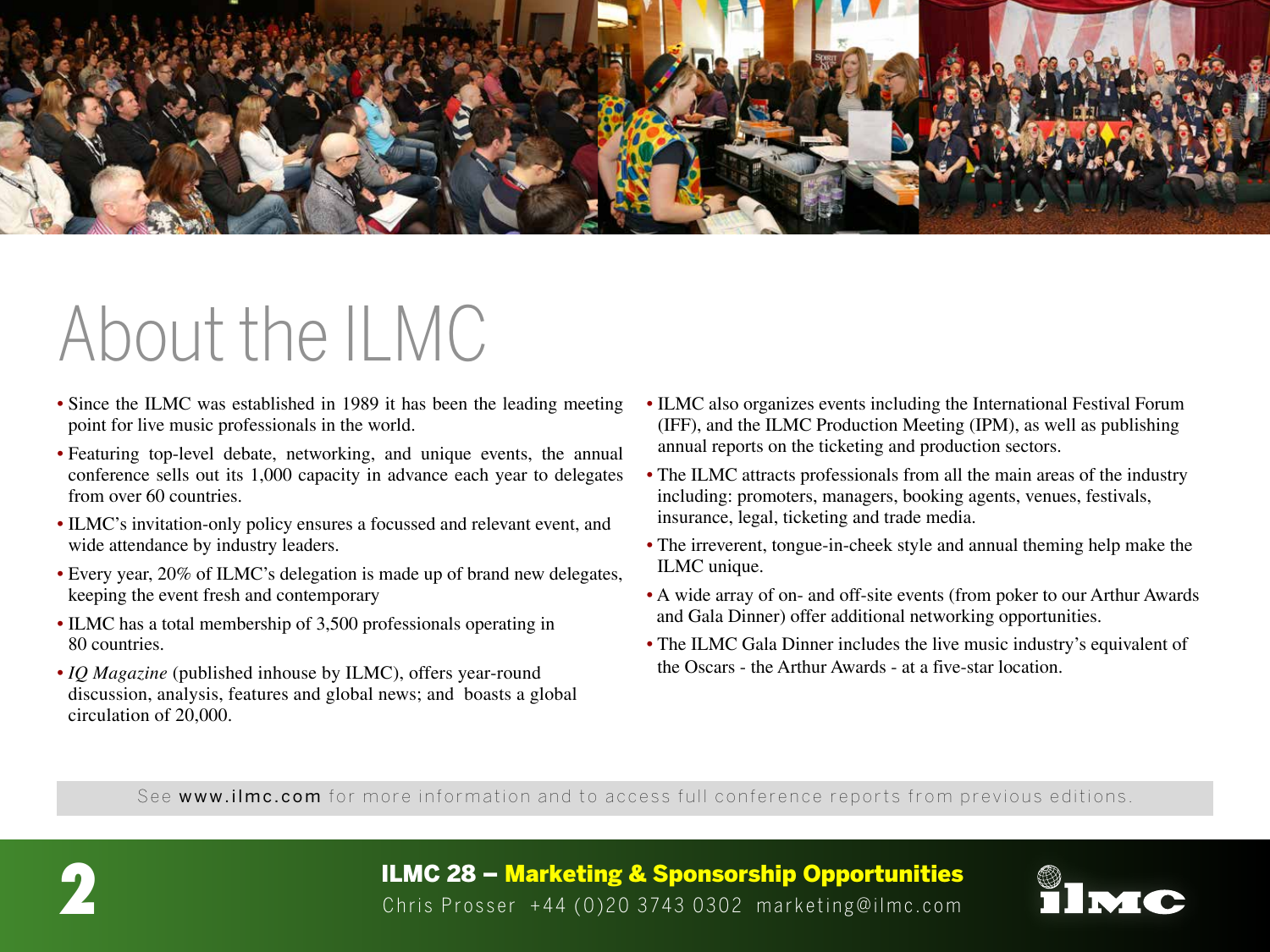

# Keeping it Fresh

The ILMC schedule is frequently invigorated with new scheduling, content and schemes, to ensure the conference continues to operate at the top of its game. **A few recent additions or changes to ILMC have included…**

### 2014

• Introduction of a Tech Laboratory to present innovative start ups in new format

• New daytime networking areas introduced

### 2015

- New conference schedule including full day of panels/workshops on Friday
- New workshop format introduced with education sessions run by Facebook, YouTube and more.
- 50% more panel and workshop content introduced over the conference
- ILMC Bursary Scheme launches to help nurture young executive talent.
- New opening night party kicks off ILMC 27

See www.ilmc.com for more information and to access full conference reports from previous editions.



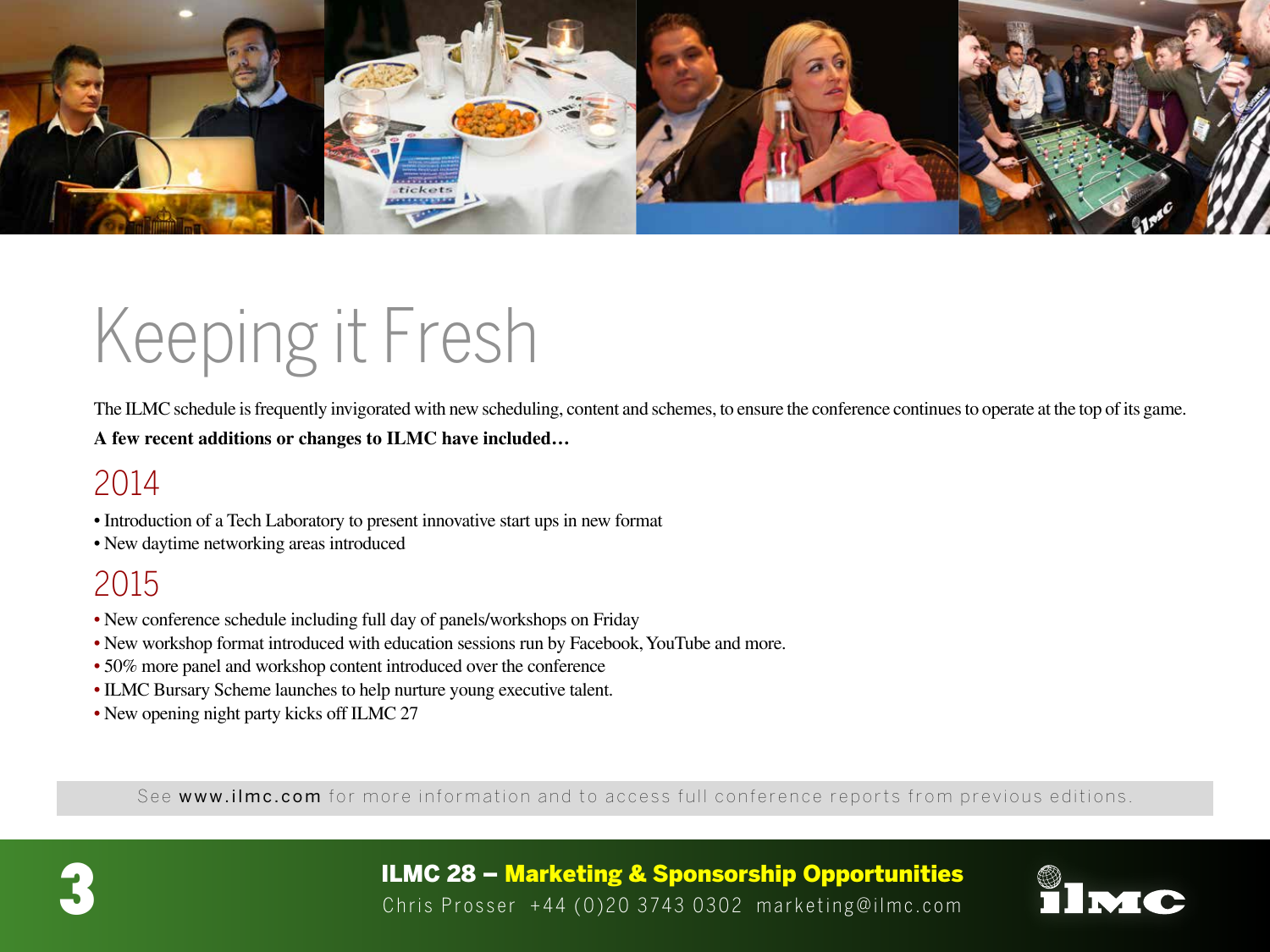# Why sponsor ILMC?

If you are involved in the international live music and entertainment business, then the ILMC is the perfect platform to promote your brand or product. ILMC views all sponsorship activity as a partnership, and we actively work to tailor an individual and effective way of communicating each partner's message.

- ILMC is a unique platform for reaching the contemporary live music sector's global players and key purchasers.
- A range of options from overall conference sponsorship to lunches and special events – allow highly effective marketing suitable for all different budgets.
- Executive-level professionals and decision-makers make up the majority of delegates.
- ILMC's focus on strategic, long-term relationships allows many creative possibilities.
- Tiered sponsor packages offer valuable impact, while single events provide a sharp focus for your company.
- Trade press advertising campaigns feature all partner logos, widening reach beyond the event.

Many of ILMC's sponsors come back year after year eager to be associated with the event. But don't just take our word for it..

- **" ILMC is the most important annual meeting point for the decision makers in our concert and festival business. This is where we make it happen!"**
	- *John Reid, Live Nation*
- **" The ILMC is the one major live event conference that AEG considers vital to our business. With its London location we are assured of the industry executives being part of the weekend schedule."**

*– Brian Kabatznick, AEG*

- **" The ILMC delivers above and beyond the expectations one can have as a sponsor as well as an attendee. I am very happy to be involved and I intend continuing to be involved as much as I can for a long time."** *– Serge Grimaux, Intellitix*
- **" For both Eurosonic Noorderslag and musicXport.nl the ILMC is a perfect placed and timed platform to meet the most relevant international sellers, movers and shakers in one hotel in London, particularly the heart of the agency side of the international live music industry."**
	- *Ruud Berends, Networking Music*

**Sponsors of ILMC 27 were:** *Live Nation, AEG Europe, Showsec, Intellitix, Star Events, ITB, Feld Inc, Buma Cultuur, Pollstar, EPS, Megaforce, EFM, Kingstone, Liverpool ACC, CTS Eventim, Derek Block Concert Promotions, Celtic Entertainments, Fly Victor, Rock In Rio, DG Medios, Move concerts, ISA Attractions, Dot Tickets. ID and C, SECC, Robertson Taylor Longreach, Youchip, MEI, Peter Smit, Massada Arena, IEG Turkey, AXS, Harlem Globetrotters*

See www.ilmc.com for more information and to access full conference reports from previous editions.



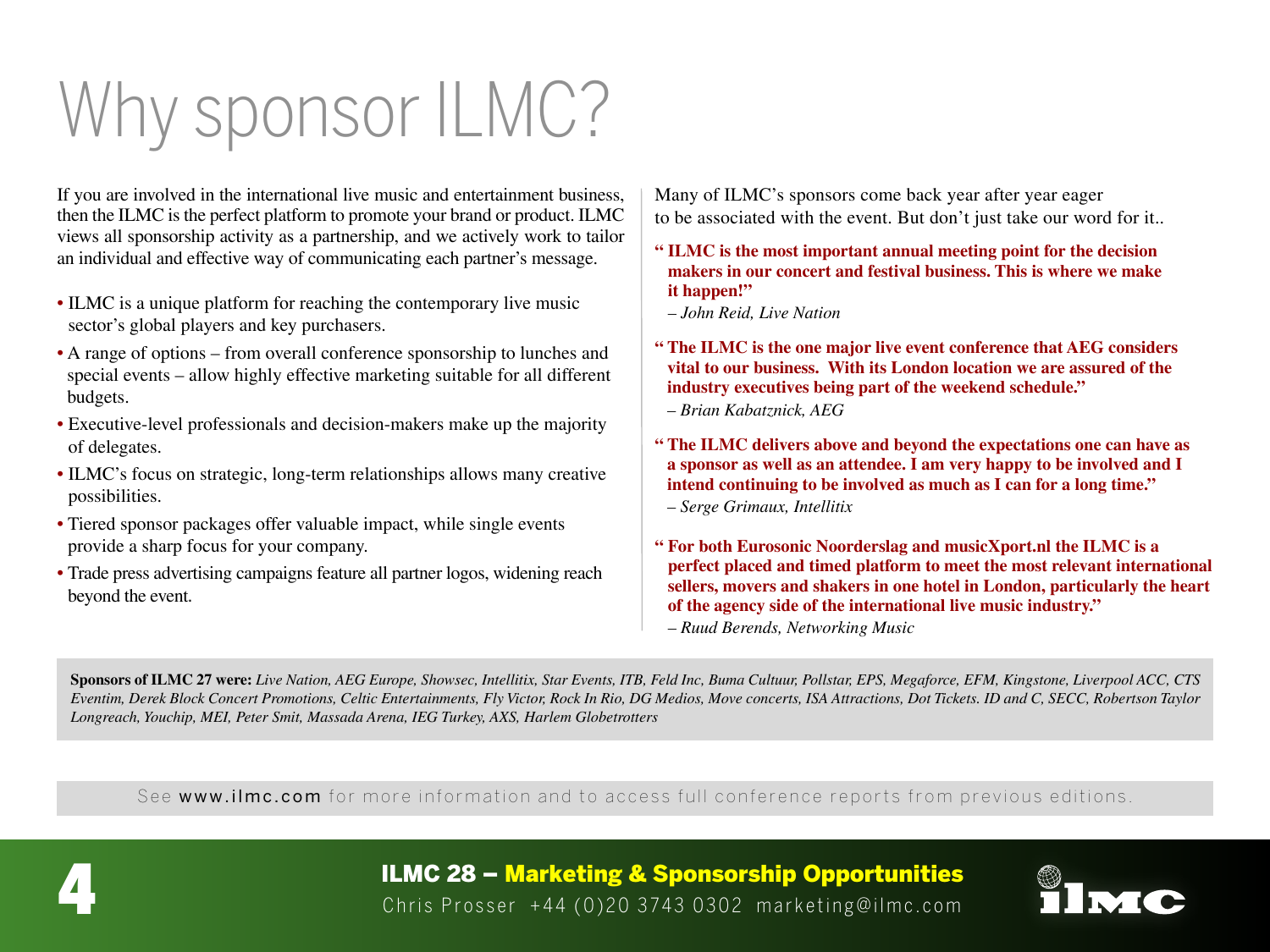

ILMC delegates represent a broad cross section of the international live music industry. In addition to our platinum delegates who have attended every single conference and our gold delegates who have attended at least ten editions of ILMC, about 20% of each delegation comprises of brand new delegates. Meaning the conference retains many of its esteemed figureheads whilst being constantly invigorated by the next generation of business leaders.

**Regular ILMC attendees include:** *Live Nation (multiple territories), AEG Live (worldwide), Ticketmaster (multiple territories), William Morris Endeavour (US/UK), X-Ray Touring (UK), CAA (US/ UK), Aiken Promotions (Ireland), Metropolis Music (UK), CTS Eventim (Germany), Warner Music (worldwide), SMG Europe (UK), Barley Arts Promotion SRL (Italy), Wembley (UK), Mojo Concerts BV (Netherlands), Chugg Entertainment (Australia), Pollstar Magazine (USA), Primary Talent (UK), Karsten Jahnke Konzertdirektion GmbH (Germany), Big Day Out (Australia), Academy Music Group (UK), Hayashi International (Japan), The O2 (UK), American Talent Agency (US), Attack Concerts (Russia).*



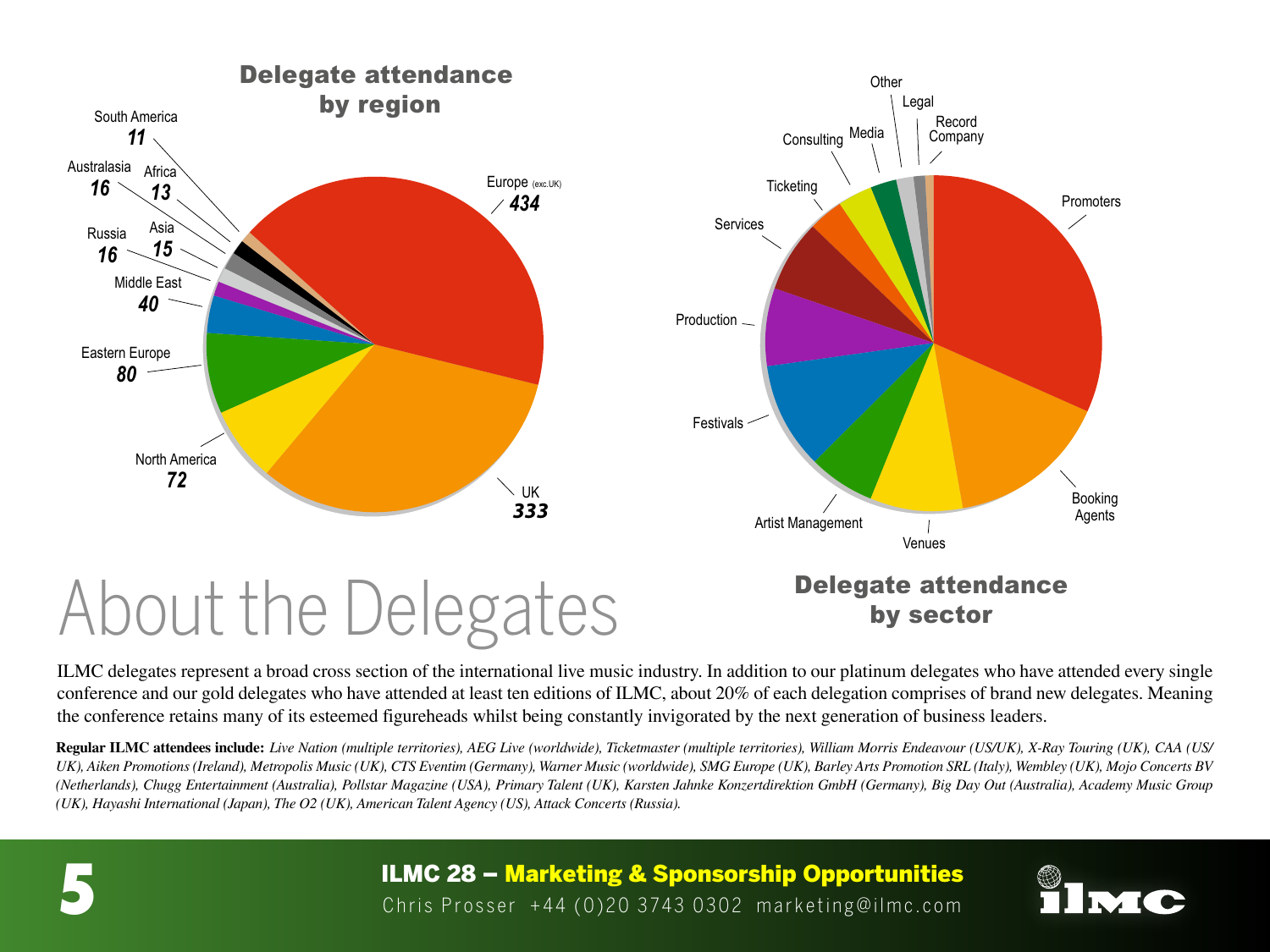# Key Sponsor Opportunities



ILMC's main sponsors gain exceptional exposure to all of the industry's key decision makers in over 60 countries. Before, during and after the conference, the positions represent excellent value and are tiered to cater for all budgets.

**Platinum:** Lead the industry with platinum visibility. ILMC's top sponsor package gives unparalleled advantages.

**Gold:** Exclusive second-tier sponsorship position guarantees extensive exposure before.

**Silver:** With guaranteed branding and profile, a key sponsor position offering great value for money.

**Associate:** Expose your brand and activities with this cost-effective package.

|                                                                                                                            | <b>PLATINUM</b><br>£32,000                                                                                                                                                                                                                                                                                                                                                                                                                                                          | <b>GOLD</b><br>£23,500                                 | <b>SILVER</b><br>£19,000               | <b>ASSOCIATE</b><br>£9,250                    |
|----------------------------------------------------------------------------------------------------------------------------|-------------------------------------------------------------------------------------------------------------------------------------------------------------------------------------------------------------------------------------------------------------------------------------------------------------------------------------------------------------------------------------------------------------------------------------------------------------------------------------|--------------------------------------------------------|----------------------------------------|-----------------------------------------------|
| Position on main conference logo block:                                                                                    | Headline position                                                                                                                                                                                                                                                                                                                                                                                                                                                                   | Second position                                        | Third position                         | One of<br>four positions                      |
| <b>Guarantees exceptional logo placement on:</b>                                                                           | • All post-ILMC reports<br>• ILMC 28 website top banner<br>• Mailing carrier sheets of all pre- and post-<br>• Delegate passes<br>• Cover of conference guides $(1,100)$<br>editions of <i>IQ Magazine</i> $(3,500$ per issue)<br>• Registration information printed in $IQ$ Magazine<br>• Banner branding (7ft) around conference<br>• ILMC easels around conference<br>• ILMC stationery<br>• ILMC email signatures<br>• All trade press advertising<br>• ILMC eNews publications |                                                        |                                        |                                               |
| <b>Projection advertising:</b><br>• One of eight companies displayed on<br>60-inch screens at conference registration area | $\blacktriangleright$                                                                                                                                                                                                                                                                                                                                                                                                                                                               | $\blacktriangleright$                                  |                                        |                                               |
| <b>ILMC delegate places:</b>                                                                                               | 8 places (value $\text{\pounds}3,760$ )                                                                                                                                                                                                                                                                                                                                                                                                                                             | 6 places $(\text{\pounds}2,820)$                       | 4 places $(\text{\textsterling}1,880)$ | 2 places $(\text{\pounds}940)$                |
| Full-colour, full-page adverts in conference guide:                                                                        | 2 pages (value $\text{\pounds}3,600$ )                                                                                                                                                                                                                                                                                                                                                                                                                                              | divider page $(\text{\pounds}2,000)$                   | 1 page $(\pounds1, 800)$               | 1 page $(\pounds1, 800)$                      |
| Insert in delegate bag (value £1,000):                                                                                     | $\blacktriangleright$                                                                                                                                                                                                                                                                                                                                                                                                                                                               | $\blacktriangleright$                                  |                                        | M                                             |
| <b>Company text in conference guide:</b>                                                                                   | Half page (700 words)                                                                                                                                                                                                                                                                                                                                                                                                                                                               | Half page (700 words)                                  | Half page (700 words)                  | 350 words                                     |
| <b>Tickets to Gala Dinner &amp; Arthur Awards:</b>                                                                         | 6 tickets (value £780)                                                                                                                                                                                                                                                                                                                                                                                                                                                              | 4 tickets + $25\%$ discount<br>on a further $4$ (£650) | 4 tickets $(\text{\pounds}520)$        | 4 half-price tickets<br>$(saving \pounds260)$ |

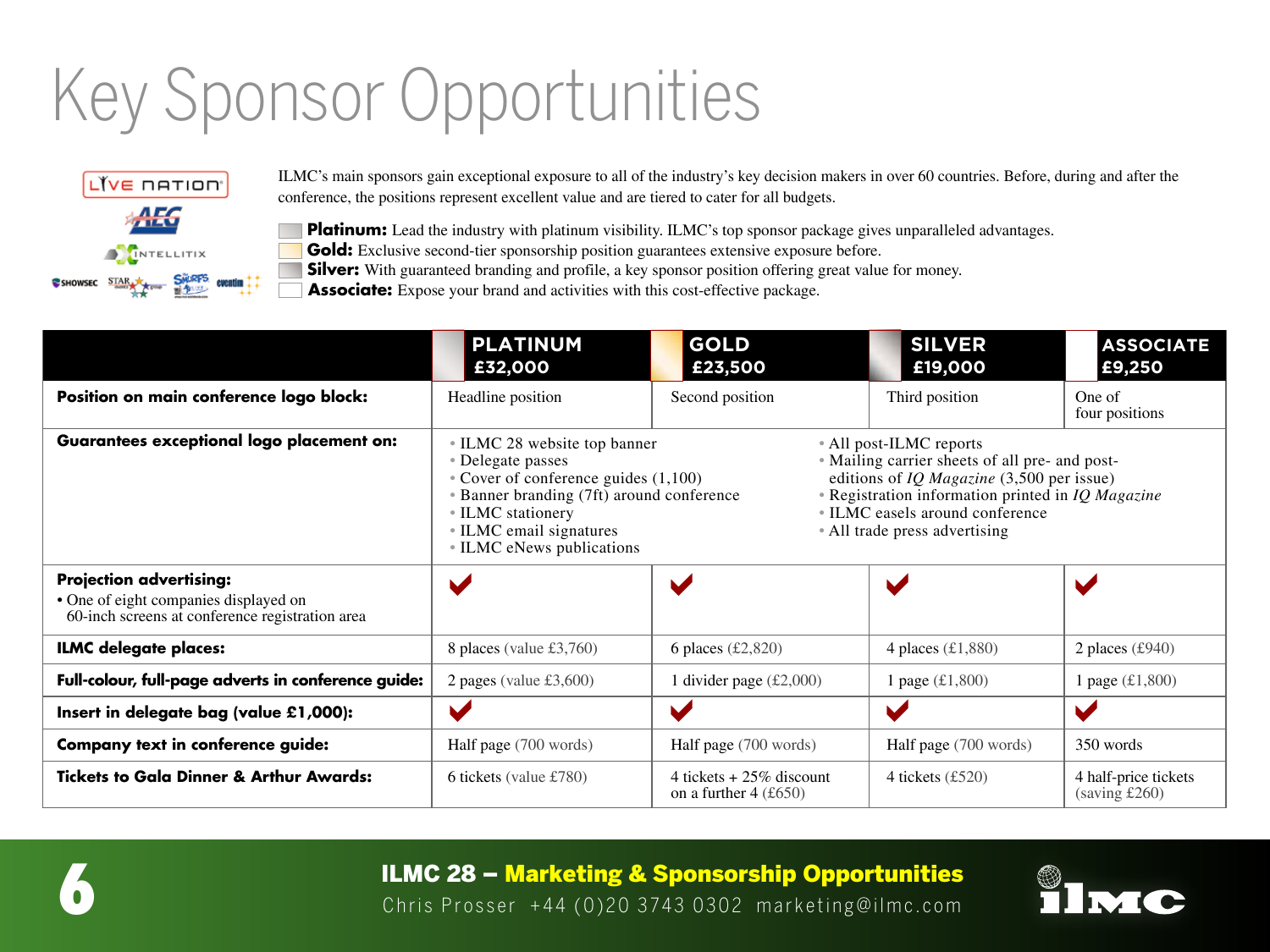

A COMPLETE BREAKDOWN OF ALL PACKAGES IS AVAILABLE UPON REQUEST.

#### **Tech Hub** – **4 Trade Stand opportunities** – £2,500

Reflecting the ever-increasing influence that technology has on the live music business, the Tech Hub is a new space on the mezzanine floor of the hotel, dedicated to emerging and cutting-edge innovations. Within this central networking, we are offering four tech companies the opportunity to present their product on a trade stand over the course of the weekend. The space includes power, internet and a 'slim' table for set up.

#### **Opening Drinks Party**

C now opening on the Thursday night<br>or the weekend! With the majority<br>s new opening night party is sure to<br>s all spaces in the mezzanine of the<br>Suites. There is an opportunity for<br>proortunity at the party which will i – Non Exclusive Sponsorship, 3 packages at £4,000 per package With the ILMC now opening on the Thursday night, those first few hours will set the tone for the weekend! With the majority of delegates now in town by Thursday, this new opening night party is sure to be a popular event. The party will be across all spaces in the mezzanine of the hotel; the main bar, York and Lancaster Suites. There is an opportunity for three sponsors to share the promotional opportunity at the party which will include the ability to host one of the suites. Packages include promotion before, during and after the event.

#### **Networking Breakfast** – £5,500

Following the Thursday Opening Drinks Party, ILMC's new Networking Breakfast will be the place all delegates catch up on the night before, while those arriving that morning fuel up for a day of meetings. The Breakfast is a new event for ILMC 27 and the sponsor's brand will be at the centre of this event while benefitting from marketing and advertising before and after the conference.

#### **The Official ILMC App** – £5,000

Promoted in advance of ILMC through enews, IQ and the ILMC website, the conference app - launched this year for the first time - will be a key tool for delegates to plan their weekend, access event and networking information and make the most of ILMC. This exclusive application will feature "Powered by" branding within the app, a dedicated page, and the potential for running an in-app competition, as well as promotion before, during and after the event.

EACH PACKAGE INCLUDES A SELECTION OF BENEFITS THAT OFFER VALUE FOR MONEY AND COVERAGE BEFORE, DURING AND AFTER THE CONFERENCE.

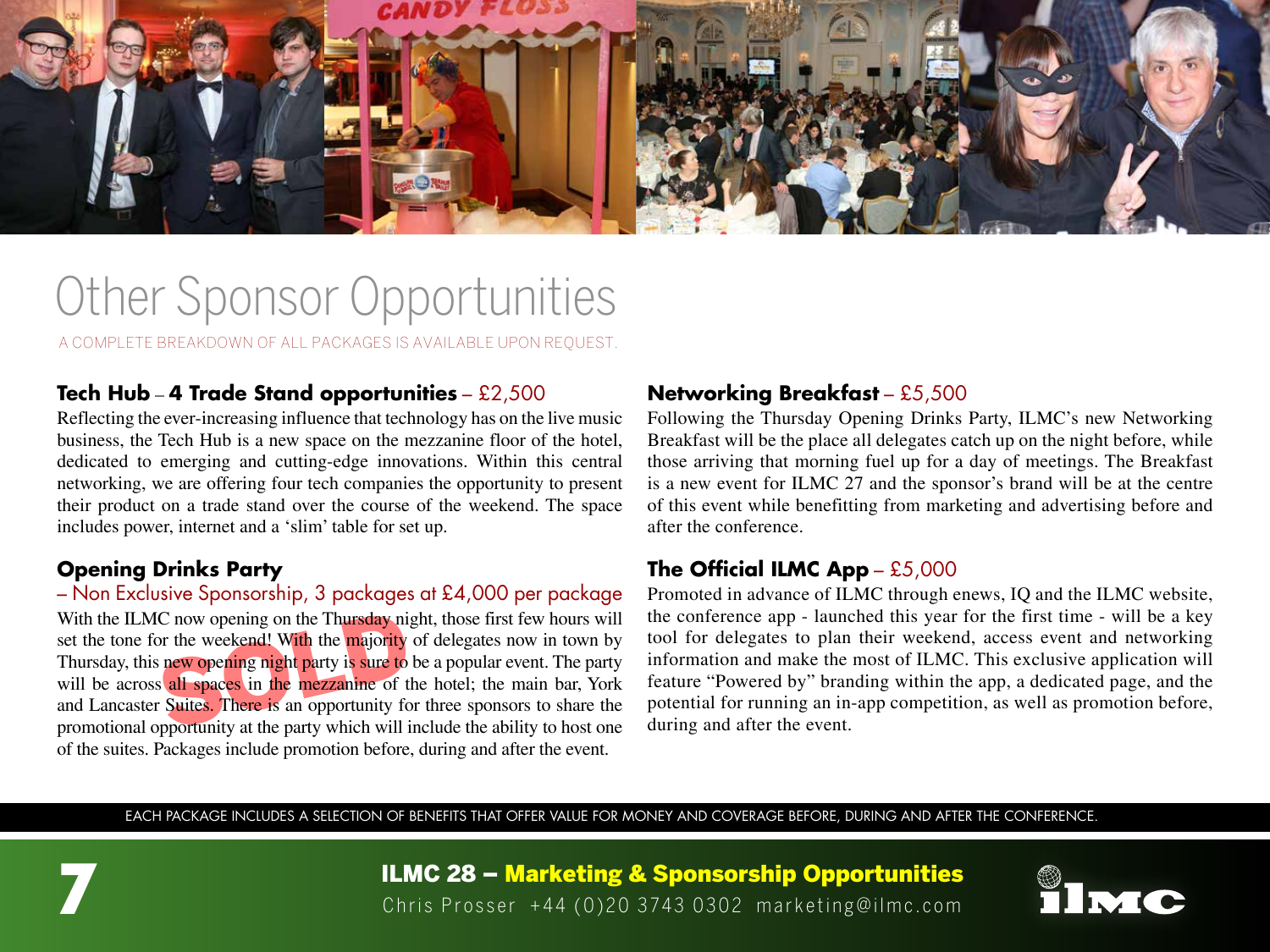

A COMPLETE BREAKDOWN OF ALL PACKAGES IS AVAILABLE UPON REQUEST.

#### **Delegates' Bag** – £13,000

The ILMC delegates' bag provides your company with the opportunity to showcase your brand not only during the ILMC, but all year round. The delegates' bag is given to each and every delegate the moment they check-in to the conference and can be utilised throughout the year. The bag is a quality, functional accessory ideal for daily use. ILMC bags have been spotted at events across the globe, from Austin to Australia.

#### **Delegates' Bar & Pourage Rights** – SOLD

The ILMC has exclusive use of the meeting rooms and the mezzanine bar at the Royal Garden Hotel throughout the conference weekend. Not surprisingly, the bar is the busiest area of the conference and the place where friendships commence and deals are finalised, it sees traffic almost constantly from the moment the conference begins. Previous sponsors have included major alcohol brands as well as international promoters.

#### **Evening Entertainment Sponsor** - £6,000

As the night draws closer you can find the majority of our delegates in the Mezzanine bar or in the adjoining York Suite. Saturday night we host the evening's entertainment in partnership with our sponsor. This has seen everything from karaoke to the delegates jamming with instruments we have provided. The evenings are always great fun and truly memorable. Full branding is given to the sponsor along with advertising and marketing leading up to the ILMC.

#### **Casino and Poker Tourney Sponsor** – £4,000

Every year, 40 poker players battle it out to win the much-coveted ILMC poker trophy. Alongside the competition, other distractions such as a fullsize roulette wheel or digital horse racing, not to mention a well stocked bar, keep spectators entertained. As the sponsor, you will have naming rights for the entire casino and branding before, during and after the event.

EACH PACKAGE INCLUDES A SELECTION OF BENEFITS THAT OFFER VALUE FOR MONEY AND COVERAGE BEFORE, DURING AND AFTER THE CONFERENCE.



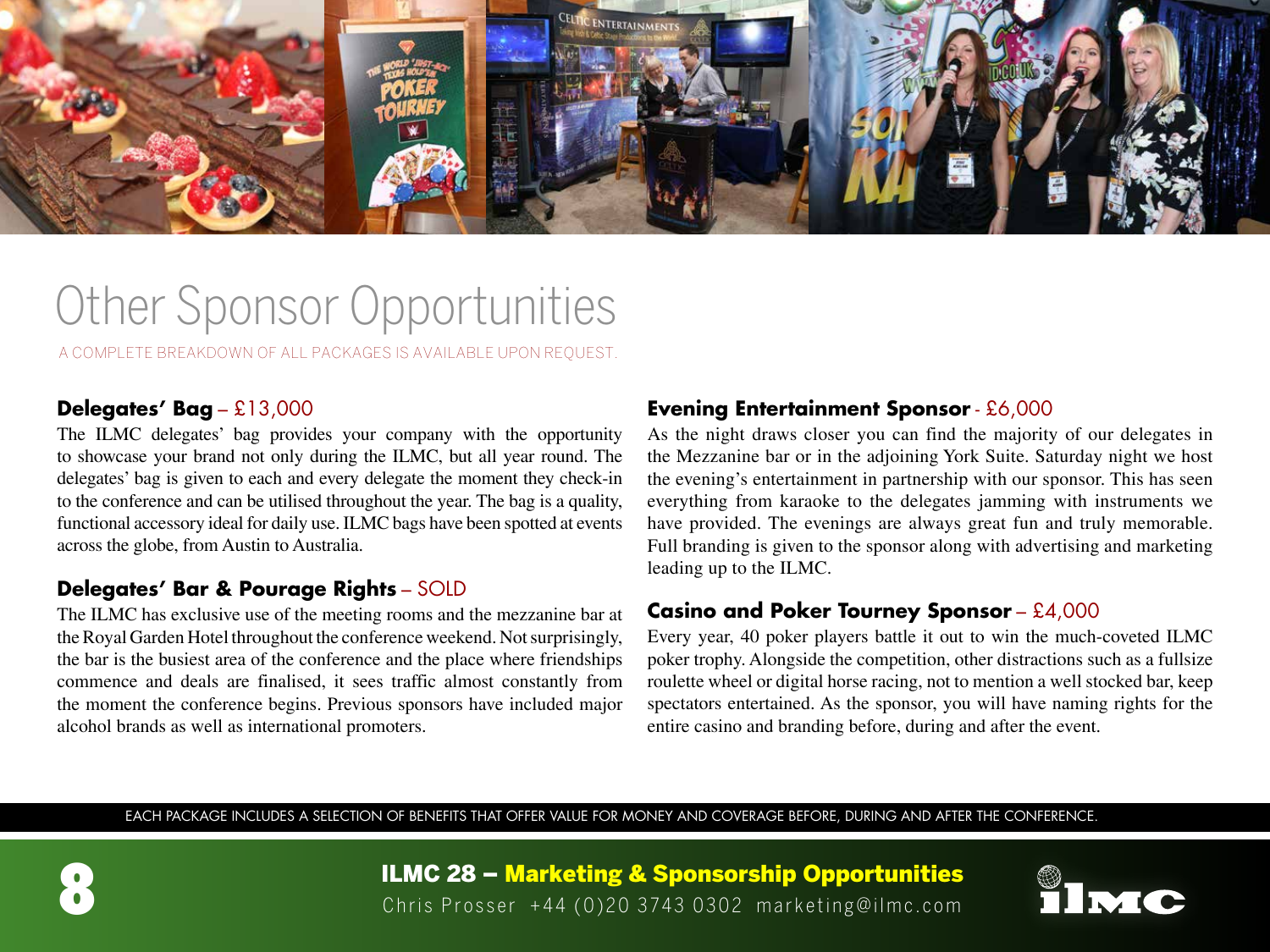

A COMPLETE BREAKDOWN OF ALL PACKAGES IS AVAILABLE UPON REQUEST.

#### **Gala Dinner & Arthur Awards** – (POA)

The ILMC Gala Dinner & Arthur Awards is one of the most prestigious events in the international live music industry calendar. Held at a luxurious 5-star London hotel, the themed event attracts over 300 industry VIPs and their esteemed guests, who assemble in plush surroundings to celebrate the success of their contemporaries in a lavish awards ceremony that includes fine dining and entertainment. This coveted sponsorship opportunity includes exclusive branding rights to the event and the chance for one of the sponsor's representatives.

#### **Buffet Lunch Presence** – £6,000

The Park Terrace Restaurant is the central location for both Saturday and Sunday's complimentary buffet lunches. Having a presence in this extremely busy location provides sponsors with exclusive branding and a guaranteed footfall. The sponsors can enjoy bespoke branding, a personal presence and possible drink giveaways.

#### **Registration Area** – £5,500

First impressions count, and the registration area is where all delegates must check-in to gain access to the venue, and is also a popular meeting point throughout the weekend. The sponsor enjoys prominent signage behind and around the four registration desks and is one of the most cost effective branding opportunities that the ILMC has to offer.

#### **Door Hangers** – £3,500

Be the first and last thing that delegates see for three days! The hotel's standard Do Not Disturb hanger will be replaced with a hanger of your design, and the diligent staff of the Royal Garden Hotel will ensure that your bespoke hanger is present in every room on a daily basis. The price includes printing and distribution costs.

EACH PACKAGE INCLUDES A SELECTION OF BENEFITS THAT OFFER VALUE FOR MONEY AND COVERAGE BEFORE, DURING AND AFTER THE CONFERENCE.



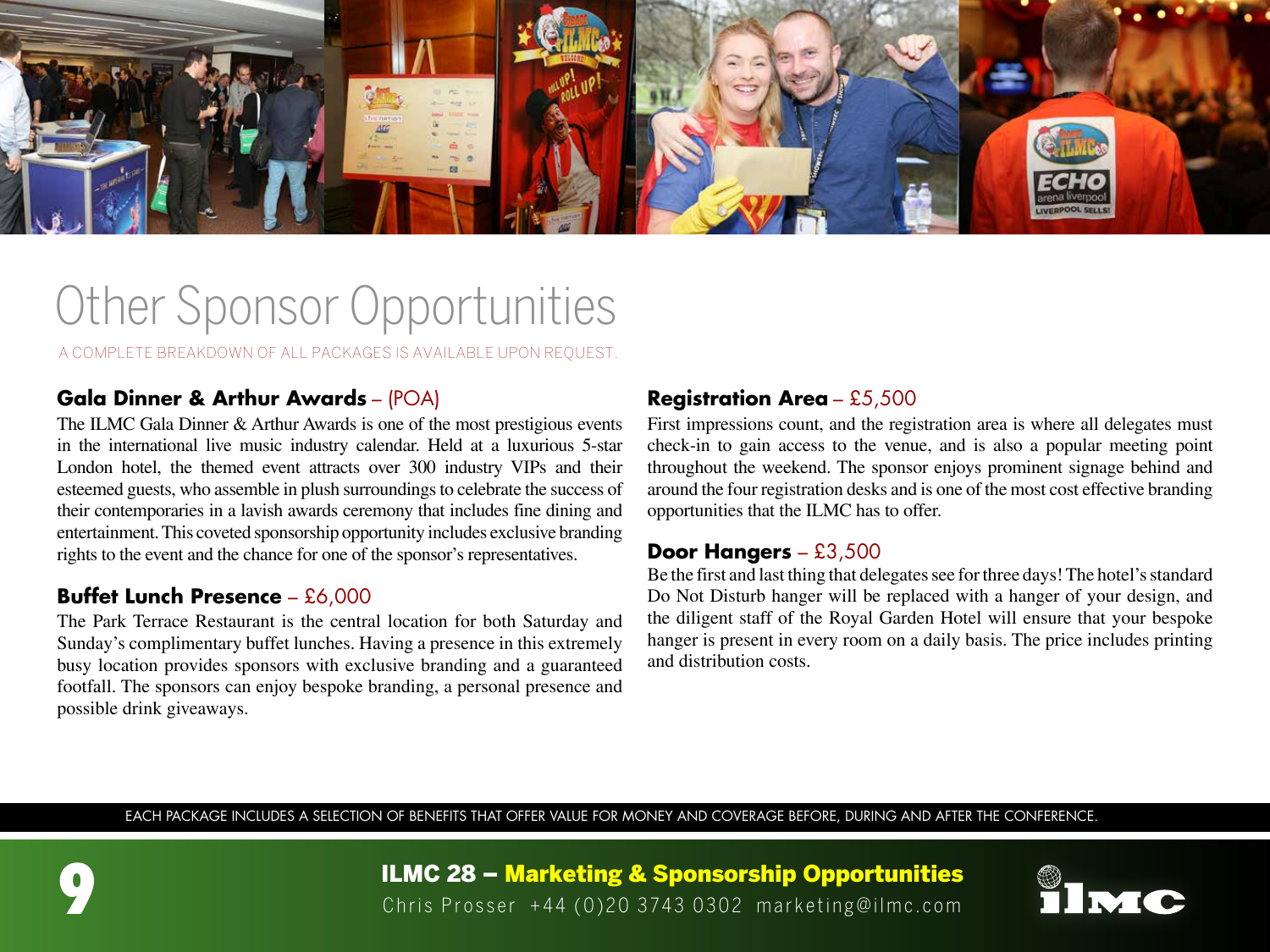

A COMPLETE BREAKDOWN OF ALL PACKAGES IS AVAILABLE UPON REQUEST.

#### **Exhibition Space** – £2,500 - £6,000

The ILMC has a strictly limited number of exhibition stands. Each stand provides unprecedented exposure to 1000 plus delegates during the daytime. Each stand includes a table, power supply and adequate space to erect backdrops and displays.There are only two spaces available: directly in front of the registration area, where all delegates must pass to check in; and in the pre-conference area on the lower ground floor, close to the lower ground floor bar and the main conference rooms.

#### **Staff T-Shirts** – £3,500

This is your opportunity to have your company logo on every staff members' t-shirt throughout the conference. From the registration desk assistants to the mic runners in the conference rooms, over 30 staff members will be dressed in matching souvenir t-shirts bearing both your logo and the ILMC logo.

#### **Delegate Bag Inserts** – £800 - £1,000

Guarantee that your promotional widget, brochure,CD, or anything else that you can think of, will get into the hands of every ILMC delegate. From an A5 flyer to a branded cap, memory sticks too.

#### **ILMC Website Advertising** – SOLD

The ILMC website has three positions available that run from the launch of the annual themed website in October 2013 until the end of April 2014. Each position is in a fixed, prominent position.

#### **Branded Room Keys** – SOLD

Launched at ILMC's 25th anniversary in 2013, branded room keys proved so popular that we are making them available again this year. Your company's logo and marketing will appear on both sides of the room key, which will be used throughout the weekend, by over 400 live music industry VIPs. Branded room keys are a guaranteed method of getting your company seen by decision makers from across the globe.

EACH PACKAGE INCLUDES A SELECTION OF BENEFITS THAT OFFER VALUE FOR MONEY AND COVERAGE BEFORE, DURING AND AFTER THE CONFERENCE.



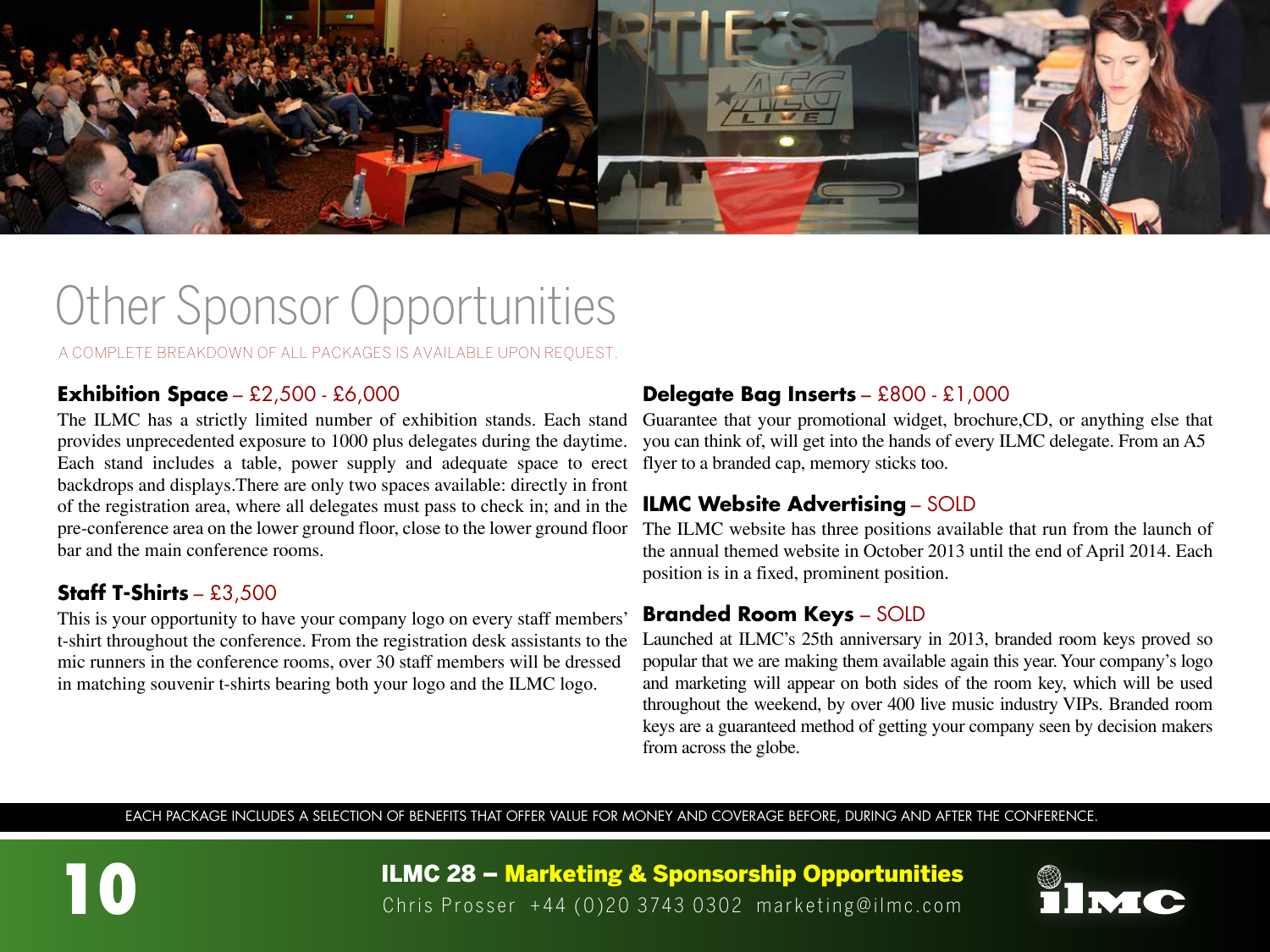## Delegates' Guide Rate Card

#### **The 'Globetrotters Guide' conference guide and directory**

Sitting on delegates' desks long after the conference is over, the Globetrotters Guide is not only a guide to accompany the event but also an invaluable directory of key international live music professionals.

| <b>SIZE</b>          | <b>PRICE</b> |
|----------------------|--------------|
| <b>Back Cover</b>    | £3,500       |
| <b>Inside Covers</b> | £3,000       |
| Divider              | £2,300       |
| <b>Full Page</b>     | £2,000       |
| <b>Half Page</b>     | £1,500       |

#### **The ILMC's conference guide includes:**

- Itineraries, maps and information.
- A complete list of all attending delegates and their contact information.

#### **PRODUCTION SPECIFICATIONS AND FILE FORMATS**

Please supply electronic artwork files only, we cannot accept print-outs as final artwork. Full page and cover section adverts should be set up to the trim size provided and allow for 3mm bleed. Please ensure you use high resolution(300dpi)images at all times.

#### **Please supply artwork as either:**

- CMYK 300dpi JPEGs saved at maximum quality (12).
- Hi-res PDfs. (Use press-quality settings)

Ensure all fonts are embedded and trim marks and bleed are included*.*

#### **SUPPLIED PROOFS**

All artwork must be accompanied with a colour proof. We will not be held responsible for colour accuracy, positioning or content of digital output if a proof is not provided. All proofs must be supplied at full size and made up to SWOP specifications. Registration, copy and trim marks should be placed outside the print area.